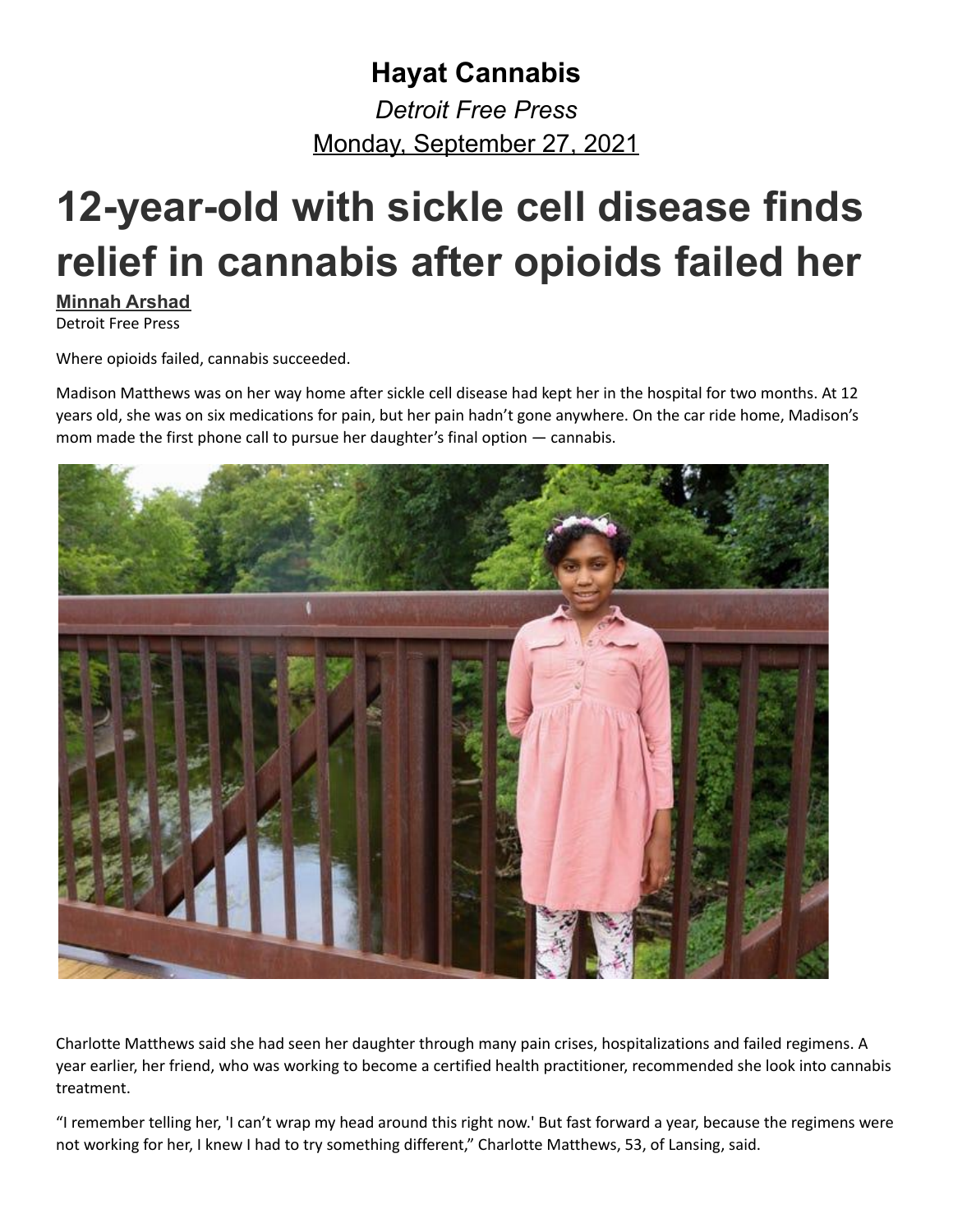Since starting cannabis use, Charlotte said, her daughter has more energy, a bigger appetite, and has stopped needing her other pain medications. Over the summer, Madison was able to get back on her bike for the first time in months, enjoy a sleepover with her best friend, and get back on track with schoolwork.

"When we brought Madison home on April 1, she was in a wheelchair… On my birthday, April 30, she ran into my arms," Charlotte said.

What is sickle cell disease?

Dr. Asif Alavi, assistant professor in the oncology department at Wayne State University, described sickle cell disease, or SCD, as a hematologic disorder that people are born with.

Hemoglobin in people with SCD is not as efficient at carrying oxygen. When organs are depleted of oxygen, it causes pain crises, which can occur anywhere in the body. SCD can also cause severe fatigue and mood disorders.

"The pain was one thing, but to see a child that should be out running and playing, but all they want to do is just lay around, or just be in their room by themselves — that's not an easy task for a mother to watch," Charlotte said.

When the cells are deprived of oxygen, they become hard and sticky, forming into a sickle shape—hence the namesake.

"Essentially, they can get damage in any organ in their body ... even their skin," Alavi said.

However, treatments for sickle cell have greatly improved in recent years, Alavi said. Bone marrow transplant, which essentially replaces the cells that make red blood cells in the body, can cure SCD. Also promising is gene therapy, Alavi said, which works on the patient's existing cells rather than replacing them with someone else's.

Many with SCD face a shortened life expectancy, and it hurts low-income families the most, as it is an expensive disease to treat.

Sickle cell disease has also become a racially stigmatic issue, as it disproportionately affects people of color. A [CDC](https://www.cdc.gov/ncbddd/sicklecell/data.html) [study](https://www.cdc.gov/ncbddd/sicklecell/data.html) said that one out of every 365 Black or African-American babies have SCD, and one out of every 16,300 Hispanic-American babies have SCD.

People with sickle cell disease have turned to pain medications and blood transfusions to manage symptoms.

Alavi said doctors' views on opioids have changed in recent years.

"For a long time, they were thought to be relatively safe," the doctor said. However, after seeing the effects that decades of opioid use have had on patients, like toxicity and complications, they have become "the less preferred option."

Stigma around sickle cell disease, cannabis and being Black

Madison isn't the only Matthews sibling with SCD. Charlotte's eldest son, Blake, was diagnosed with sickle cell disease 10 years ago.

Blake's pain ranges from uncontrollable vomiting to temporary blindness from blood in his eyes. Some days, he said he wakes up bleeding after scratching himself raw from the pain.

However, cannabis remains off the table, Blake said, despite seeing his sister's improvement over the summer. His only relief comes from monthly blood transfusions.

"I've been pulled over many times for nothing," Blake said. "There's a lot of fear when it comes to that, to the point where I actually took myself off all medications, because I don't want to make it seem like I'm a drug user."

And the prejudice doesn't stop at hospital doors.

Blake said he was 13 when a doctor first called him a "chaser," someone who fakes illness to get medicine.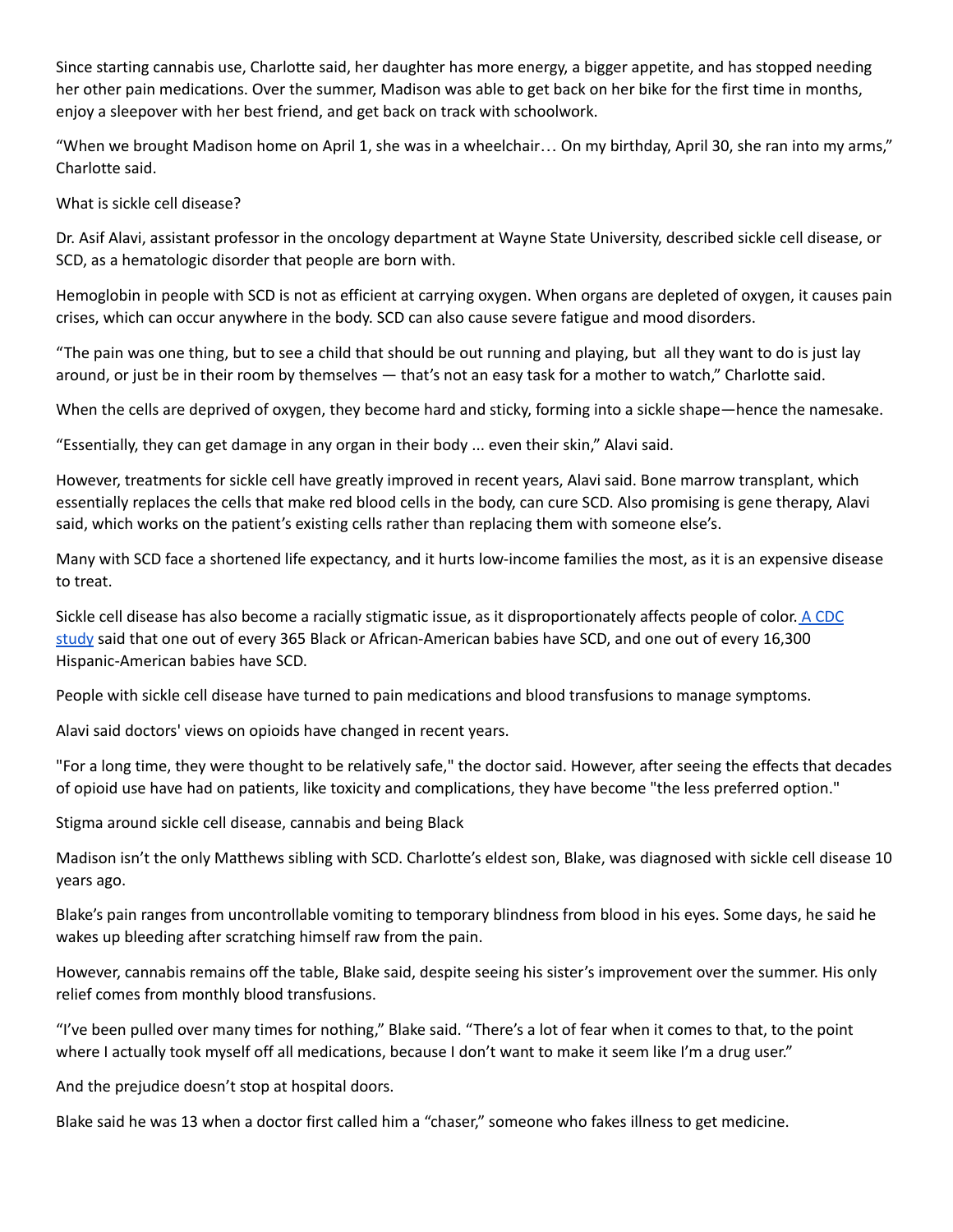

"And that's how doctors are. What do you think the world is like?" Blake asked.

Sickle cell pain crises don't take work schedules into account. Through his young adult life, Blake said, he has struggled to keep jobs despite having a good work ethic, because of frequent, unpredictable pain crises.

"I can go to work, and I can do more work than the next person for four hours, but once my body stops, my body stops," Blake said. "Once my body shuts down, I can't control that."

## How cannabis works

Cathleen Graham, clinical director of *Hayat Craft Cannabis*, registered nurse and certified hospice and palliative nurse, has led Madison's cannabis treatment.

Two common types are CBD and THC, which work to reduce pain in different ways. CBD is much milder, Graham said, and reduces pain by lowering inflammation in the body, as ibuprofen does. THC works a bit like acetaminophen.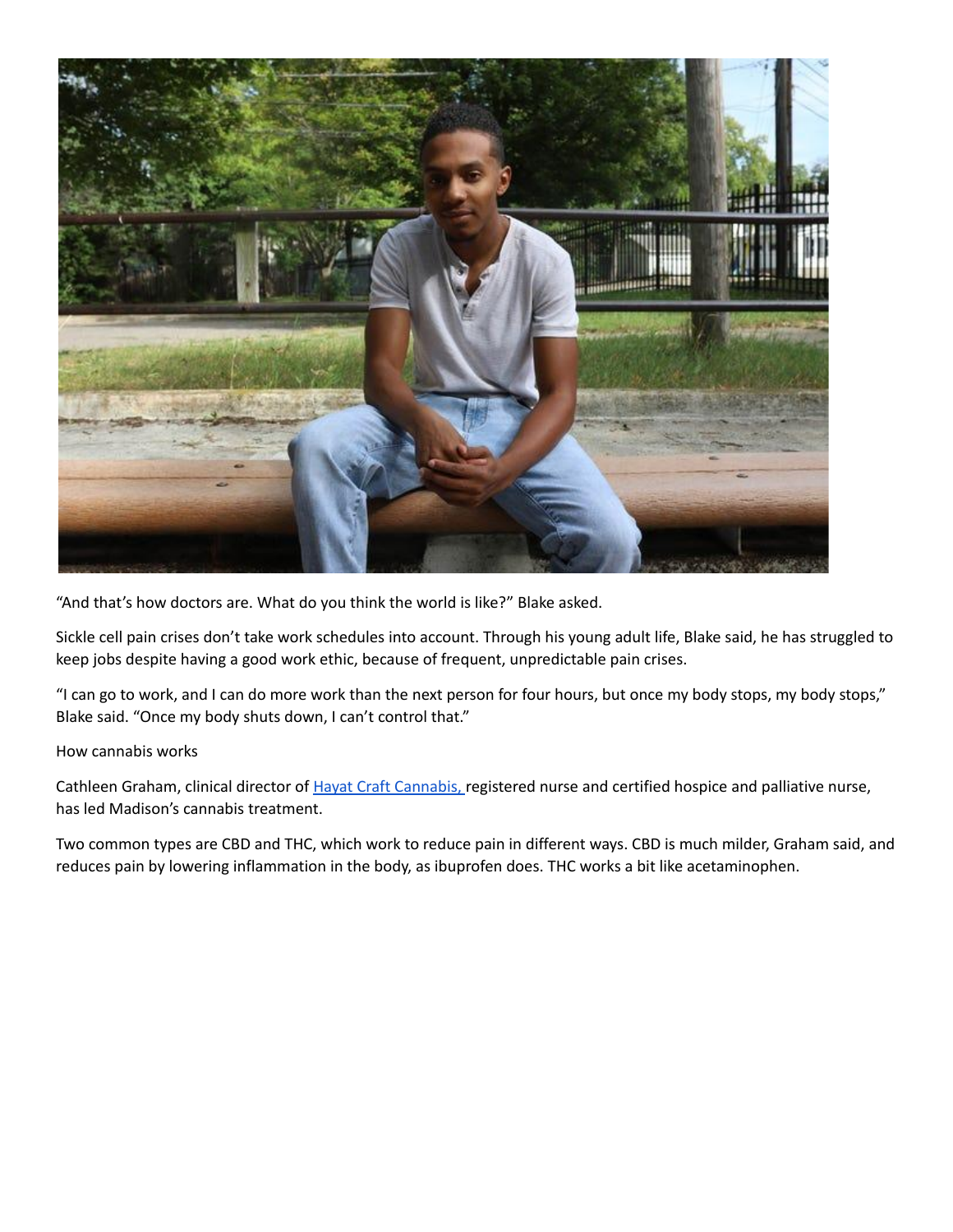

"They both work together to decrease pain by working on different receptors in the body," Graham said.

To take things slowly, Graham said she started Madison on a low dose of CBD before she gradually added THC to the regimen.

"She's been able to replace her prescription medications, and that wasn't the goal when we started," the cannabis expert said.

While cannabis has been a great tool for Madison, Charlotte cautioned against self-prescribing.

"I wouldn't recommend to anyone just to go out and get cannabis off the shelf," she said.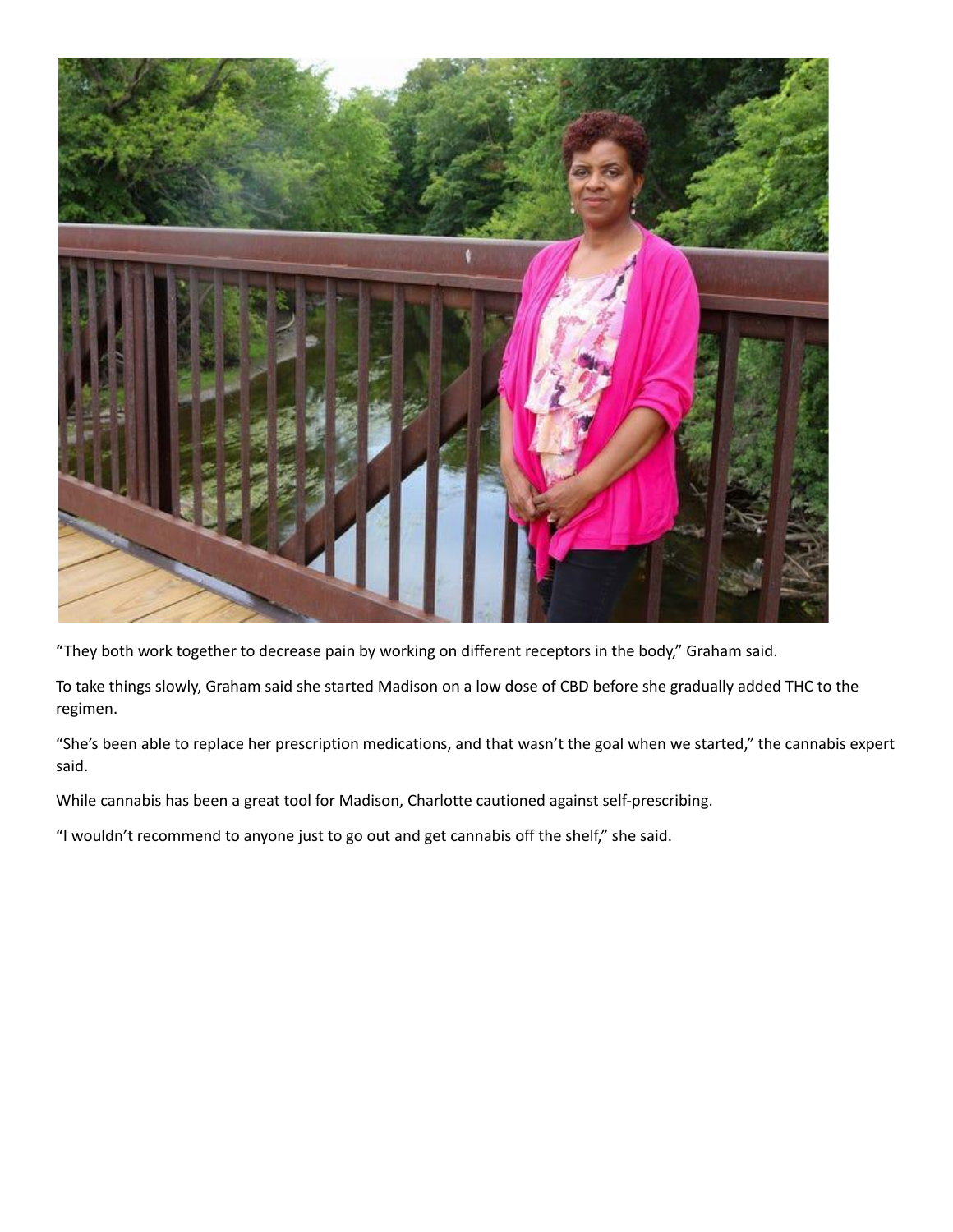

Charlotte said she fully disclosed her daughter's cannabis use to the doctors and kept them updated throughout the process.

Graham said it is important for people taking prescription medications to consult a specialist and keep doctors in the loop, as there can be interferences.

She also cautioned that clinical research on cannabis use for pain management is sparse.

"We have very little experience dealing with sickle cell anemia and CBD, and there's not much research on it, to be honest," Graham said.

A 2020 pilot study in California tested whether inhaled CBD and THC had an effect on sickle cell patients' pain levels. Participants were randomly split into cannabis and placebo groups. Over two separate five-day stays, participants inhaled vaporized cannabis or a placebo three times a day, [according](https://jamanetwork.com/journals/jamanetworkopen/fullarticle/2768349) to an article in JAMA Network, a medical journal.

The study found that while cannabis improved participants' mood, it had no significant effect on pain. Researchers concluded that cannabis "should be investigated further in larger and longer clinical trials" for sickle cell disease, "as an adjunct or alternative to opioids," the article read.

Dr. Alavi said that while he infers that many patients are using cannabis on their own, the lack of scientific research makes it a difficult option to address in the hospital room. "It's hard to know, because there hasn't been good, quality studies on it," Alavi said.

## Current cannabis laws

The state of Michigan legalized medical marijuana in 2008 and recreational use a decade later. But marijuana, for any use, is still against federal law.